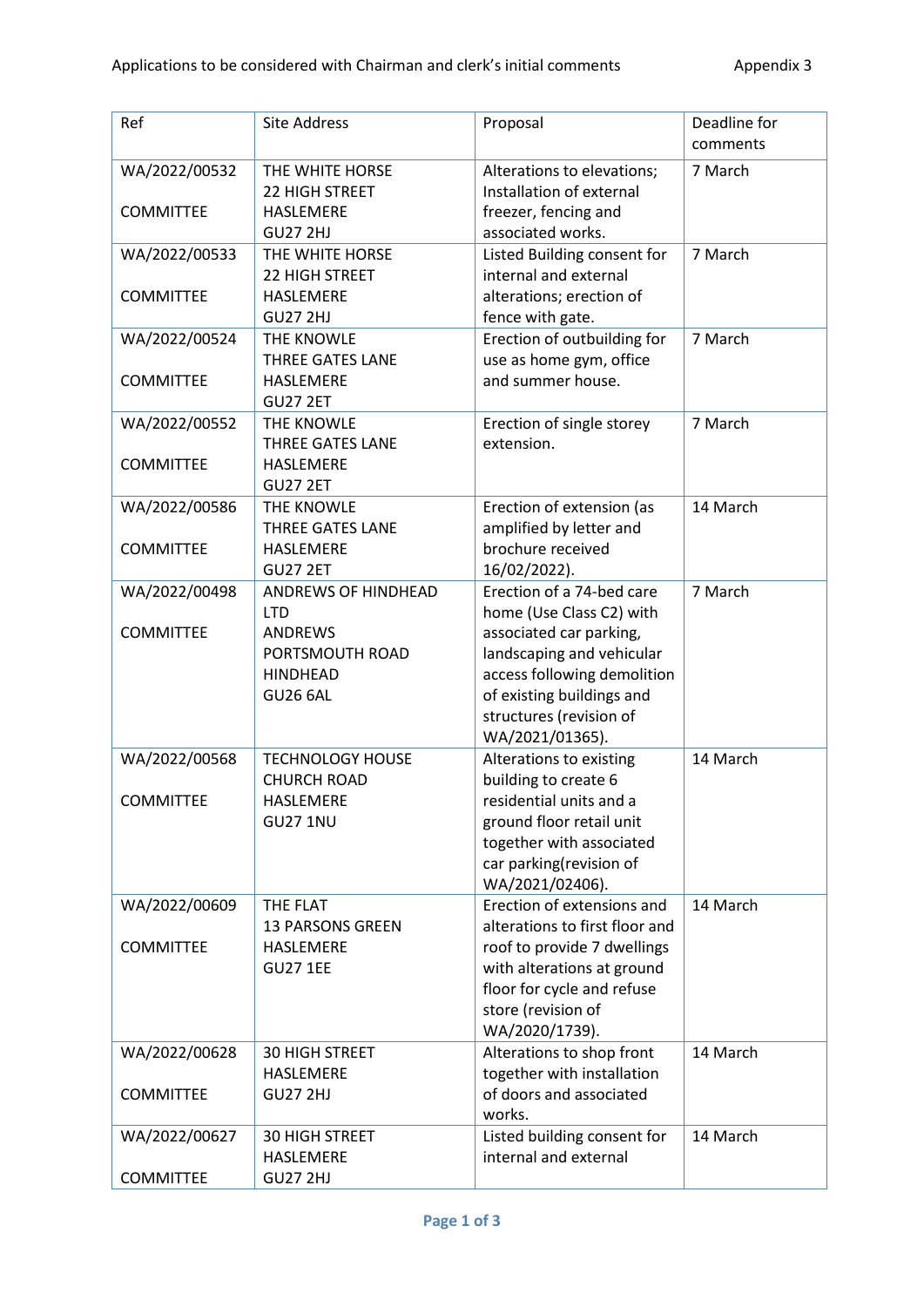|                                    |                                        | alterations together with<br>external signage.          |          |
|------------------------------------|----------------------------------------|---------------------------------------------------------|----------|
| WA/2022/00542                      | <b>27 PINE VIEW CLOSE</b><br>HASLEMERE | Erection of extension and<br>alterations to elevations. | 7 March  |
| No objection                       | <b>GU27 1DU</b>                        |                                                         |          |
| WA/2022/00525                      | <b>32 STOATLEY RISE</b>                | Erection of single storey                               | 7 March  |
|                                    | HASLEMERE                              | extension and associated                                |          |
| No objection                       | <b>GU27 1AG</b>                        | works.                                                  |          |
| WA/2022/00545                      | PILGRIM LODGE                          | Erection of single storey                               | 7 March  |
|                                    | <b>CHURT ROAD</b>                      | extension.                                              |          |
| No objection                       | HINDHEAD GU26 6PE                      |                                                         |          |
| WA/2022/00596                      | THE LODGE                              | Erection of detached                                    | 14 March |
|                                    | <b>ST MARYS ABBEY</b>                  | garage and garden store.                                |          |
| No objection                       | <b>WOOLMER HILL ROAD</b>               |                                                         |          |
|                                    | HASLEMERE GU27 1QA                     |                                                         |          |
| TM/2022/00613                      | 21 TROUT ROAD                          | <b>APPLICATION FOR WORKS</b>                            | 14 March |
|                                    | HASLEMERE                              | TO TREE SUBJECT OF TREE                                 |          |
| No objection                       | <b>GU27 1RD</b>                        | PRESERVATION ORDER                                      |          |
| subject to Tree<br>officer consent |                                        | 23/99                                                   |          |
| WA/2022/00589                      | <b>8 MANOR CRESCENT</b>                | Erection of single storey                               | 14 March |
|                                    | <b>HASLEMERE</b>                       | extension following                                     |          |
| No objection                       | <b>GU27 1PB</b>                        | demolition of existing                                  |          |
|                                    |                                        | conservatory.                                           |          |
| TM/2022/00566                      | <b>14 SCOTLANDS CLOSE</b>              | <b>APPLICATION FOR</b>                                  | 14 March |
|                                    | HASLEMERE                              | REMOVAL OF TREES                                        |          |
| No objection                       | <b>GU27 3AE</b>                        | <b>SUBJECT OF TREE</b>                                  |          |
| subject to Tree                    |                                        | PRESERVATION ORDER                                      |          |
| officer consent                    |                                        | 27/00                                                   |          |
| WA/2022/00576                      | <b>14 SCOTLANDS CLOSE</b>              | Erection of extensions and                              | 14 March |
|                                    | HASLEMERE                              | alterations (revision of                                |          |
| No objection                       | <b>GU27 3AE</b>                        | WA/2022/00190).                                         |          |
| TM/2022/00607                      | <b>OAKHAVEN</b>                        | APPLICATION FOR WORKS                                   | 14 March |
|                                    | <b>HILL ROAD</b>                       | TO TREE SUBJECT OF TREE                                 |          |
| No objection                       | <b>HINDHEAD</b>                        | PRESERVATION ORDER                                      |          |
| subject to Tree                    | <b>GU26 6QW</b>                        | <b>WA232</b>                                            |          |
| officer consent                    |                                        |                                                         |          |
| WA/2022/00259                      | 24                                     | Consent to display one                                  | 9 March  |
|                                    | <b>HIGH STREET</b>                     | non-illuminated fascia sign                             |          |
| No objection                       | HASLEMERE                              | (amended plans received                                 |          |
|                                    | <b>GU27 2HJ</b>                        | 18/02/22).                                              |          |
| WA/2022/00646                      | <b>FAIRACRE</b>                        | Erection of detached                                    | 21 March |
|                                    | <b>FARNHAM LANE</b>                    | garage and workshop with                                |          |
|                                    | HASLEMERE<br><b>GU27 1HA</b>           | associated landscaping.                                 |          |
| WA/2022/00712                      | 2 CHILCROFT ROAD                       | Erection of two storey                                  | 21 March |
|                                    | HASLEMERE                              | extension and alterations.                              |          |
|                                    | <b>GU27 1JJ</b>                        |                                                         |          |
| WA/2022/00670                      | <b>GRAYSWOOD BEECHES</b>               | Construction of swimming                                | 21 March |
|                                    | HIGHERCOMBE ROAD                       | pool with associated                                    |          |
|                                    |                                        | landscaping, extension of                               |          |